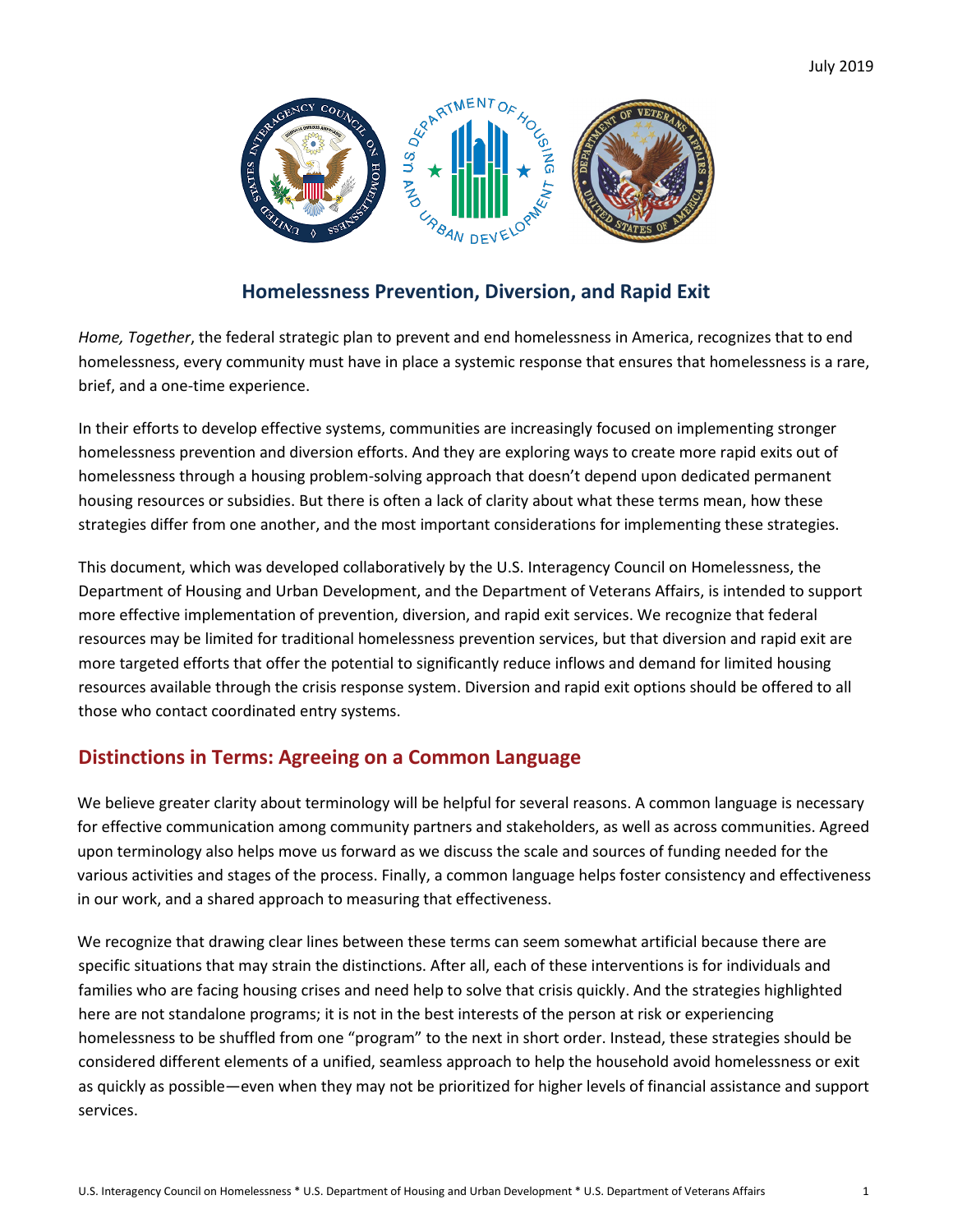In practice, there is much overlap between these approaches. All may include a combination of financial assistance, mediation with landlords, legal services, employment services, and other supports. Strong identification efforts through the implementation of housing stability assessments are important tools to effectively identify the most at-risk households, connect them to the resources that will best respond to their housing crisis, and avert homelessness.

Of course, the same household may move through more than one of the strategies as we have described them below. For example, consistent with the progressive engagement approach, if initial diversion attempts are unsuccessful, the most appropriate place to stay may very well be in the emergency shelter; continuing housingfocused services will then be aimed at helping the household exit rapidly from the shelter; however, if additional barriers and vulnerabilities are identified through continuing engagement, rapid re-housing may ultimately be the appropriate intervention for that household. With this approach, there should be no point at which attempts at quick resolution of the housing crisis cease, regardless of where the person is staying or how much financial assistance might be available to them.

With those considerations in mind, below we define the terms homelessness prevention, diversion, and rapid exit, including indicating when such services are provided, and offer some considerations for effective implementation.

# **Homelessness Prevention**

**Homelessness prevention strategies represent a wide array of efforts to prevent housing crises from occurring and to prevent people who face such crises from experiencing homelessness. Prevention strategies are described in** *Home, Together* **as falling into the following categories:** 

- **1. Activities that reduce the prevalence of risk of housing crises within communities;**
- **2. Activities that reduce the risk of homelessness while households are engaged with or are transitioning from systems; and**
- **3. Activities that target assistance to prevent housing crises that do occur from escalating further and resulting in homelessness.**

#### **Important Considerations and Practices**

Homelessness prevention activities across the three categories described above are not the responsibility of the homelessness services system alone. Rather, homelessness prevention requires a multi-sector approach and an active focus on reducing the prevalence of housing crises.

In the first category of prevention, we recognize that housing crises can be reduced systemically when multiple sectors focus on big picture goals: (1) ensuring an adequate supply of affordable housing; (2) addressing systemic racial inequities; (3) improving education and meaningful and gainful employment; and (4) ensuring access to affordable child care, legal assistance, and physical and behavioral health care. While these multisector strategies may be less often framed as homelessness prevention, they can have the greatest impact on preventing homelessness.

In the second category, homelessness can be prevented through enhanced cross-system collaboration, including systems such as health care, child welfare, and corrections. Such collaboration includes increased awareness and attentiveness to housing stability, as well as effective transition and/or discharge planning. In this category,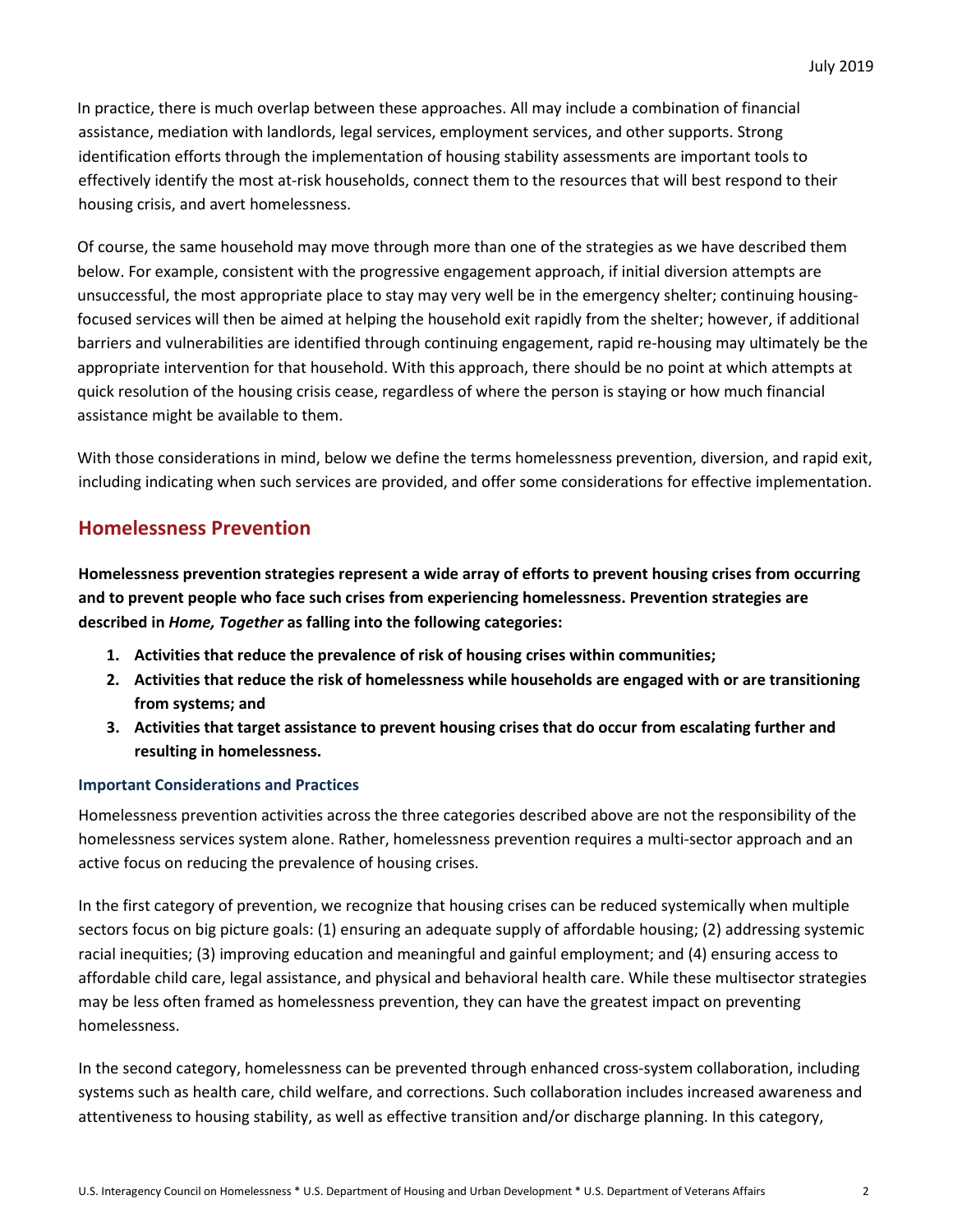systems must ensure that individuals are linked effectively to mainstream resources, including employment and health care, to reduce the risk of homelessness upon discharge or following the end of service provision.

Finally, in the third category of prevention, assistance helps prevent housing crises that do occur from escalating further and resulting in homelessness. In most communities, this assistance is provided through mainstream systems and/or through the homelessness services system. Prevention services in this category often include a combination of financial assistance, mediation with landlords, legal services, and other supports. When multiple systems provide prevention assistance, it is critical that they be coordinated and utilizing common assessment tools to identify and assist those at the greatest risk of homelessness.

### **Diversion**

**Diversion strategies and practices assist people to resolve their immediate housing crisis by accessing alternatives to entering emergency shelter or the experience of unsheltered living. This typically occurs at the point people request emergency services, such as entry into emergency shelter, or could take place in a day center or through outreach before a person spends a night unsheltered.** 

#### **Important Considerations and Practices**

Diversion occurs at a "front door" of the homelessness service system (e.g., coordinated entry access point, services center, emergency shelter) but before the person spends a night at a shelter, in a motel with a voucher, in a place not meant for human habitation, or unsheltered. In diversion, there is a focused conversation aimed at

helping the person identify an immediate housing arrangement that is a safe alternative to shelter or sleeping unsheltered. This housing arrangement may be temporary, allowing time to identify a permanent housing option while avoiding the immediate trauma of homelessness, or it may allow those involved to explore the possibility of extending a temporary arrangement into a permanent one.

Approaching diversion from a client-centered service perspective is critical. Diversion is not a process of turning people away or declining to provide needed services. Rather, diversion offers a valuable service that helps people avoid the experience of being in shelter or unsheltered. Integrating diversion practices into the system helps ensure that scarce resources are better utilized. More importantly, good diversion processes focus on serving the household in crisis by helping them find positive alternatives to entering the shelter system or staying outdoors.

### **Rapid Resolution**

The VA's Supportive Services for Veteran Families program may provide rapid resolution assistance for Veterans. This approach emphasizes the use of services, problem-solving conversations, and financial assistance to help households be diverted from homelessness or rapidly exit homelessness. Rapid resolution, then, encompasses both diversion and rapid exit as we have defined those terms here.

As with prevention, diversion assistance may be limited to services alone, such as conflict resolution or help connecting with family or friends. Alternatively, diversion may combine services with financial assistance, which may take a variety of forms, such as a bus pass to stay with a family member, assistance with past-due rent, or a grocery gift card for the friend with whom the person has been staying. Effective diversion involves keen active listening skills, understanding and access to community-based resources, and flexibility.